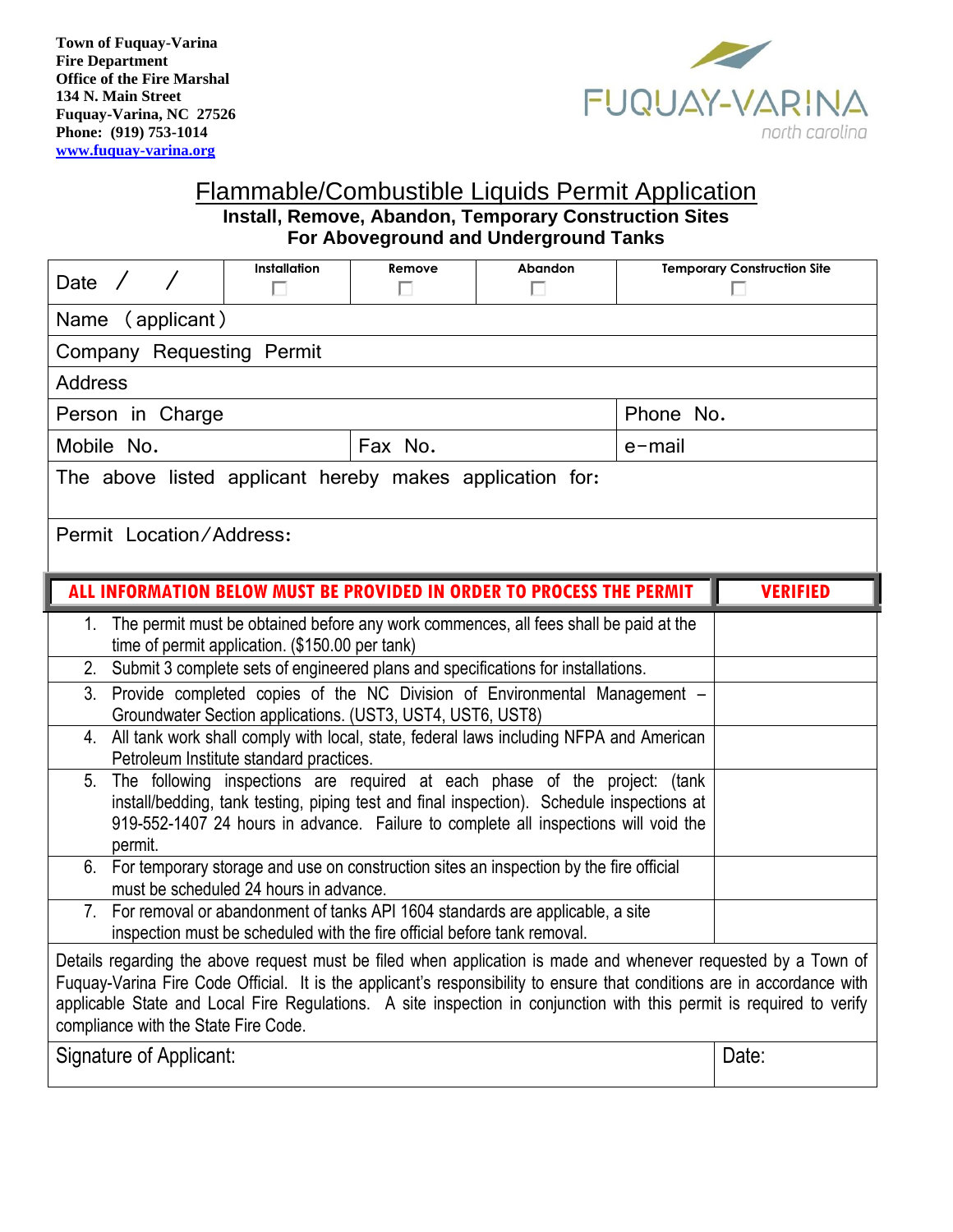

# **Aboveground / Underground Storage Tank Submittal Requirements**

### **(Including Generator Base and Day Tanks)**

Section 105.7.7 of the NC Fire Prevention Code requires that a construction permit be obtained to install, alter, remove, abandon, place temporarily out of service or otherwise dispose of a flammable or combustible liquid tank. Construction documents must be submitted for review and approval prior to beginning any work.

All tanks shall be designed and installed in accordance with the applicable chapters of the NC State Fire Prevention Code, NFPA Standards, American Petroleum Institute (API) and all other referenced standards. Plan submittal shall include the following unless otherwise exempted:

- 1. All submittals and permits are processed through the Building Inspection Department located at 401 Old Honeycutt Road, Fuquay-Varina, North Carolina 27526. (919) 552-1433
- 2. Submit three (3) complete sets of plans with the designer indicated and the date of design. All plans must be sealed by a North Carolina registered Professional Engineer (PE) or other approved design certification. At the discretion of the fire official, the PE seal requirement may be waived for simplistic systems of 300 gallons capacity or less.
- 3. Include the location (street address), point of compass, and a graphic representation of the scale used.
- 4. The UL listing of the tank and dispenser.
- 5. The operating pressure of each tank.
- 6. The location of the tanks in relation to property lines, buildings, dispensing devices, roads, other tanks, fire hydrants, etc.
- 7. The design, construction, type and capacity of tanks. If applicable, include the design of tank supports, vault, and identify external and internal corrosion protection.
- 8. Below ground tank anchoring methods utilized (including bedding materials to be used)
- 9. If a tank vault is installed, construction and design documents for the installation of the vault.
- 10.Include burial depth and bedding for underground tanks.
- 11.Identify the product for each fuel dispenser. Must clearly indicate the location of Kerosene dispensers in relation to gasoline dispensing units.
- 12.The method of dispensing of liquids must be indicated including specifications for nozzles and/or other devices.
- 13.The product, the classification of the product, and the quantity of product that is to be stored in each tank.
- 14.Identify all portable and fixed fire control equipment and show their locations. This includes portable fire extinguishers, water or foam sprinkler systems, monitor nozzles, etc.
- 15.Venting must show the location of the tank vent piping, size and height of piping, and emergency relief venting (if applicable).
- 16.All filling, emptying and vapor recovery connections. Show API color-coding.
- 17.Show tank vehicle access routes for refilling operations.
- 18.All overfill protection, secondary containment, and method of leak detection.
- 19.Specifications for all emergency shut-off control devices and their intended locations. If applicable, include explosion controls.
- 20.If installed, design and methods used to manifold tanks.
- 21.All signage to be used including emergency directions and normal operating instructions, and hazard identification signs.
- 22.Locations, type, and design of collision protection.